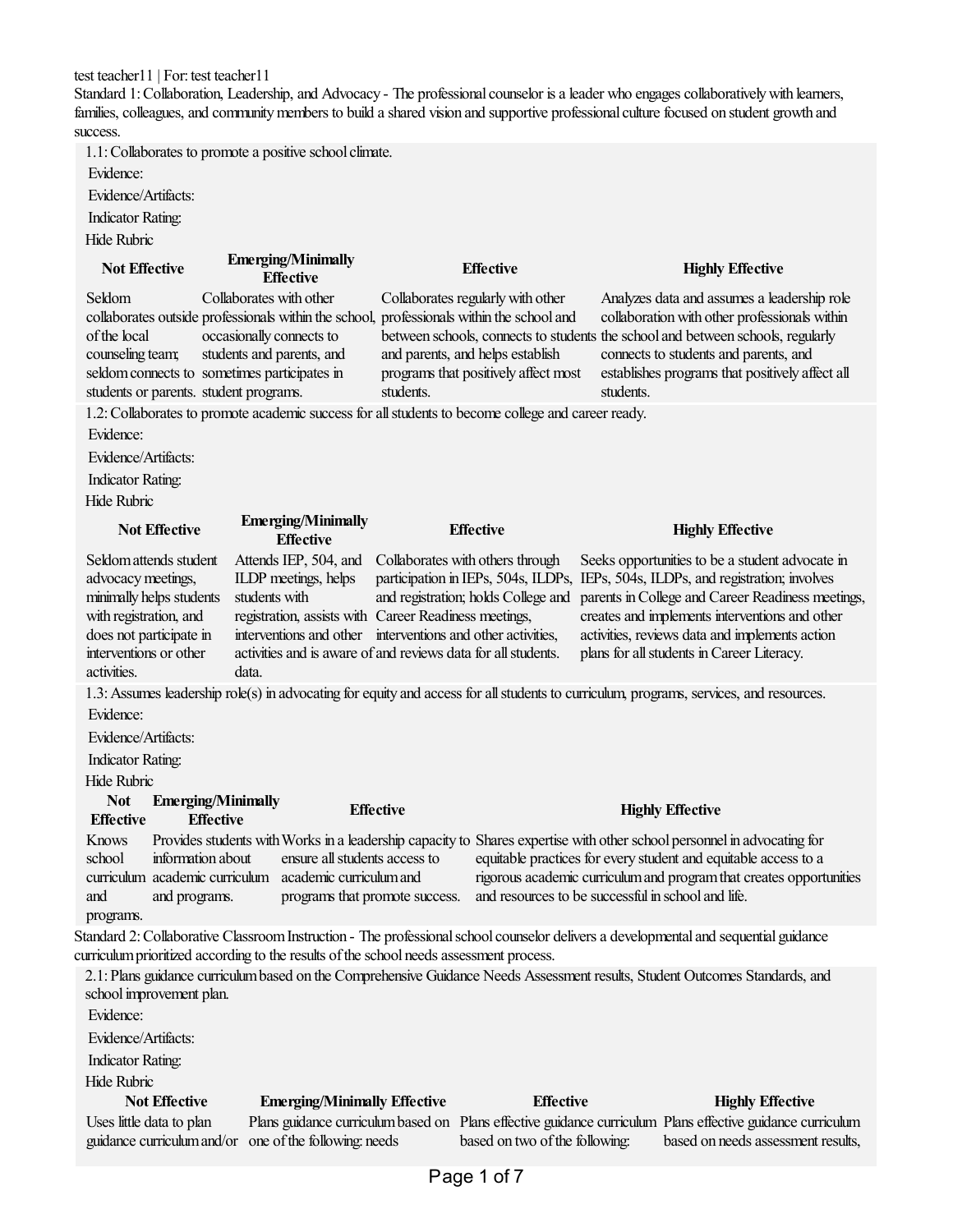| not involved in delivery of<br>guidance curriculum<br>classroom presentations.                                                           | assessment results, Student<br>Outcomes or other competencies, or & Competencies, or the school<br>the school improvement plan.                                                                   | improvement plan.                                                                                  | needs assessment results, Mindsets Student Mindsets & Competencies<br>Standards, and the school<br>improvement plan.                                                                    |  |
|------------------------------------------------------------------------------------------------------------------------------------------|---------------------------------------------------------------------------------------------------------------------------------------------------------------------------------------------------|----------------------------------------------------------------------------------------------------|-----------------------------------------------------------------------------------------------------------------------------------------------------------------------------------------|--|
|                                                                                                                                          | 2.2: Manages the classroom effectively when implementing guidance curriculum.                                                                                                                     |                                                                                                    |                                                                                                                                                                                         |  |
| Evidence:                                                                                                                                |                                                                                                                                                                                                   |                                                                                                    |                                                                                                                                                                                         |  |
| Evidence/Artifacts:                                                                                                                      |                                                                                                                                                                                                   |                                                                                                    |                                                                                                                                                                                         |  |
| <b>Indicator Rating:</b>                                                                                                                 |                                                                                                                                                                                                   |                                                                                                    |                                                                                                                                                                                         |  |
| <b>Hide Rubric</b>                                                                                                                       |                                                                                                                                                                                                   |                                                                                                    |                                                                                                                                                                                         |  |
| <b>Not Effective</b>                                                                                                                     | <b>Emerging/Minimally</b><br><b>Effective</b>                                                                                                                                                     | <b>Effective</b>                                                                                   | <b>Highly Effective</b>                                                                                                                                                                 |  |
| Is not aware or does not use<br>strategies to improve learning<br>implementing guidance<br>curriculum.                                   | Uses a few strategies, with<br>teacher assistance, to improve strategies to improve learning<br>and keep students on task when learning for students when<br>implementing guidance<br>curriculum. | Uses multiple behavioral<br>and keep students on task<br>when implementing guidance<br>curriculum. | Establishes expectations, routines and<br>procedures, and utilizes multiple positive<br>behavioral support strategies to maximize<br>learning when implementing guidance<br>curriculum. |  |
|                                                                                                                                          | 2.3: Uses appropriate selection of communication, and teaching techniques, including formative and summative assessment in order.                                                                 |                                                                                                    |                                                                                                                                                                                         |  |
| Evidence:                                                                                                                                |                                                                                                                                                                                                   |                                                                                                    |                                                                                                                                                                                         |  |
| Evidence/Artifacts:                                                                                                                      |                                                                                                                                                                                                   |                                                                                                    |                                                                                                                                                                                         |  |
| <b>Indicator Rating:</b>                                                                                                                 |                                                                                                                                                                                                   |                                                                                                    |                                                                                                                                                                                         |  |
| <b>Hide Rubric</b>                                                                                                                       |                                                                                                                                                                                                   |                                                                                                    |                                                                                                                                                                                         |  |
| <b>Not Effective</b>                                                                                                                     | <b>Emerging/Minimally Effective</b>                                                                                                                                                               | <b>Effective</b>                                                                                   | <b>Highly Effective</b>                                                                                                                                                                 |  |
| Delivers some information on                                                                                                             | Uses a lecture format to give                                                                                                                                                                     | Demonstrates use of                                                                                | Demonstrates use of multiple research-                                                                                                                                                  |  |
| guidance curriculum with little                                                                                                          | students information, and                                                                                                                                                                         | research-based strategies to                                                                       | based strategies that have been proven                                                                                                                                                  |  |
| discussion or student<br>involvement.                                                                                                    | conducts some discussion with the involve students and increase<br>students.                                                                                                                      | learning.                                                                                          | effective at increasing student learning.                                                                                                                                               |  |
|                                                                                                                                          | 2.4: Conducts informational seminars for parents, guardians, and students to address the needs of the school community.                                                                           |                                                                                                    |                                                                                                                                                                                         |  |
| Evidence:                                                                                                                                |                                                                                                                                                                                                   |                                                                                                    |                                                                                                                                                                                         |  |
| Evidence/Artifacts:                                                                                                                      |                                                                                                                                                                                                   |                                                                                                    |                                                                                                                                                                                         |  |
| <b>Indicator Rating:</b>                                                                                                                 |                                                                                                                                                                                                   |                                                                                                    |                                                                                                                                                                                         |  |
| Hide Rubric                                                                                                                              |                                                                                                                                                                                                   |                                                                                                    |                                                                                                                                                                                         |  |
|                                                                                                                                          | <b>Emerging/Minimally</b>                                                                                                                                                                         |                                                                                                    |                                                                                                                                                                                         |  |
| <b>Not Effective</b>                                                                                                                     | <b>Effective</b>                                                                                                                                                                                  | <b>Effective</b>                                                                                   | <b>Highly Effective</b>                                                                                                                                                                 |  |
| Only offers                                                                                                                              | Offers an informational                                                                                                                                                                           |                                                                                                    | Offers and publicizes informational seminars Regularly offers publicized informational                                                                                                  |  |
| informational                                                                                                                            | seminar to stakeholders                                                                                                                                                                           | to parents/guardians and students that are                                                         | seminars to parents/guardians and students that                                                                                                                                         |  |
| seminars if required as needed and if                                                                                                    |                                                                                                                                                                                                   |                                                                                                    | based on self-identified stakeholder needs. are based on needs assessment data and                                                                                                      |  |
| by supervisor.<br>requested.                                                                                                             |                                                                                                                                                                                                   |                                                                                                    | evidence.                                                                                                                                                                               |  |
| component by guiding individuals and groups of students and their parents or guardians through the development of educational and career | Standard 3: Plan for a College and Career Readiness Process - The professional school counselor implements the individual planning                                                                |                                                                                                    |                                                                                                                                                                                         |  |
| plans.                                                                                                                                   |                                                                                                                                                                                                   |                                                                                                    |                                                                                                                                                                                         |  |
|                                                                                                                                          | 3.1: Facilitates a process of career exploration that may include planning, monitoring, and managing individual education and career plans.                                                       |                                                                                                    |                                                                                                                                                                                         |  |
| Evidence:                                                                                                                                |                                                                                                                                                                                                   |                                                                                                    |                                                                                                                                                                                         |  |
| Evidence/Artifacts:                                                                                                                      |                                                                                                                                                                                                   |                                                                                                    |                                                                                                                                                                                         |  |
| Indicator Rating:                                                                                                                        |                                                                                                                                                                                                   |                                                                                                    |                                                                                                                                                                                         |  |
| <b>Hide Rubric</b>                                                                                                                       |                                                                                                                                                                                                   |                                                                                                    |                                                                                                                                                                                         |  |
| <b>Not</b><br><b>Emerging/Minimally</b>                                                                                                  |                                                                                                                                                                                                   | <b>Effective</b>                                                                                   | <b>Highly Effective</b>                                                                                                                                                                 |  |
| <b>Effective</b><br><b>Effective</b>                                                                                                     |                                                                                                                                                                                                   |                                                                                                    |                                                                                                                                                                                         |  |
| Does little if<br>Facilitates career                                                                                                     | Facilitates career exploration and updates                                                                                                                                                        |                                                                                                    | Facilitates career exploration and continually                                                                                                                                          |  |
| any facilitation exploration and<br>of career<br>updates students'                                                                       | which reinforces the relationship between                                                                                                                                                         | students' plans for college and career readiness,                                                  | updates students' plans for college and career<br>readiness, which reinforces the relationship between                                                                                  |  |
| plans for college and<br>plans for                                                                                                       |                                                                                                                                                                                                   |                                                                                                    | academic performance, post-secondary options, academic performance, post-secondary options,                                                                                             |  |
| career readiness.<br>students'                                                                                                           | and the world of work.                                                                                                                                                                            |                                                                                                    | and the world of work.                                                                                                                                                                  |  |
| plans.                                                                                                                                   |                                                                                                                                                                                                   |                                                                                                    |                                                                                                                                                                                         |  |
|                                                                                                                                          |                                                                                                                                                                                                   |                                                                                                    | 3.2: Assists in development of each student's academic achievement and career planning/exploration by providing Career and Technical                                                    |  |

Education (CTE) Pathways resources and training to assist students in post-secondary and workforce options.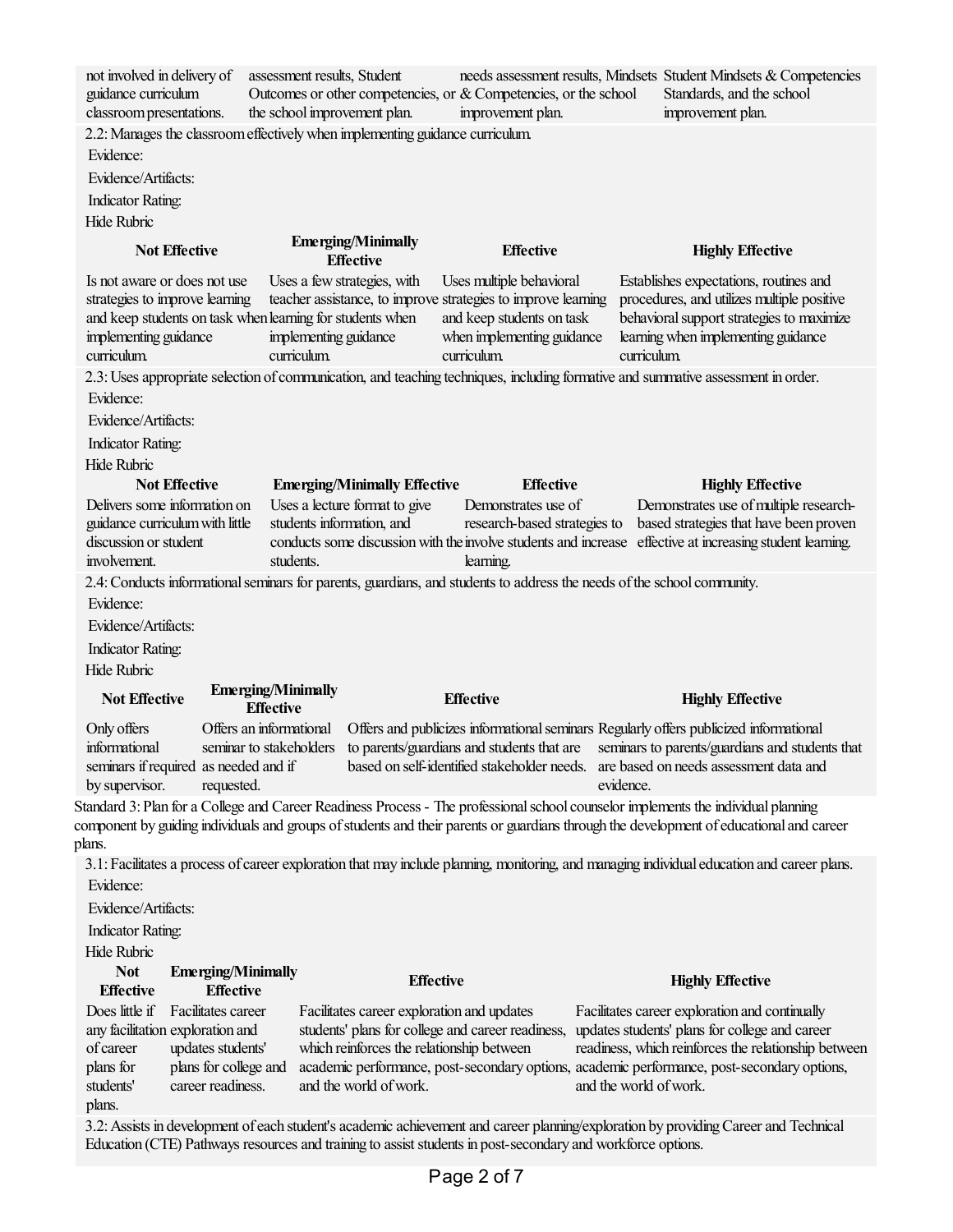Evidence: Evidence/Artifacts: Indicator Rating: Hide Rubric

| <b>Not Effective</b>                                                                    | <b>Emerging/Minimally</b><br><b>Effective</b> | <b>Effective</b>                                         | <b>Highly Effective</b>                                                                                                                  |
|-----------------------------------------------------------------------------------------|-----------------------------------------------|----------------------------------------------------------|------------------------------------------------------------------------------------------------------------------------------------------|
| Provides students with                                                                  | Provides students with                        | Provides students with                                   | Researches and provides all students with                                                                                                |
| limited information and                                                                 | information and guidance                      | information, training, and                               | current, accurate, and individualized information                                                                                        |
| guidance activities, including activities, including CTE                                |                                               | ongoing guidance activities,                             | regarding post-secondary and workforce                                                                                                   |
| CTE Pathways, that will                                                                 |                                               | Pathways, that will prepare including CTE Pathways, that | options using a variety of delivery methods,                                                                                             |
| prepare them for academic                                                               | them for academic                             | will prepare them for academic                           | including CTE Pathways, that will prepare them                                                                                           |
| achievement, post high                                                                  | achievement, post high                        | achievement, post high school                            | for academic achievement, post-high school                                                                                               |
| school education and career school education and                                        |                                               | education and appropriate                                | education and appropriate career planning.                                                                                               |
| planning.                                                                               | career planning.                              | career planning.                                         |                                                                                                                                          |
|                                                                                         |                                               |                                                          | 3.3: Assists students and parents/guardians in understanding and utilizing assessment data and supports student to create a plan to meet |
| goals, course planning, and student needs, as outlined in district or state guidelines. |                                               |                                                          |                                                                                                                                          |
| Evidence:                                                                               |                                               |                                                          |                                                                                                                                          |

Evidence/Artifacts:

Indicator Rating:

Hide Rubric

| <b>Not Effective</b>                                                                      | <b>Emerging/Minimally</b><br><b>Effective</b>                   | <b>Effective</b>                                                                                                                                              | <b>Highly Effective</b>                                                                                                                                                                                                                                            |
|-------------------------------------------------------------------------------------------|-----------------------------------------------------------------|---------------------------------------------------------------------------------------------------------------------------------------------------------------|--------------------------------------------------------------------------------------------------------------------------------------------------------------------------------------------------------------------------------------------------------------------|
| Meets with<br>students to<br>provide course<br>planning                                   | discuss student goal,<br>outlines course<br>planning, and makes | Meets with student to Meets with students in individual or group<br>settings, to identify student goals, and to<br>provide the students with information that | Meets with students in individual and group settings,<br>to document student goals and needs and to present<br>students with information that will help them make<br>will help them make informed class choices. informed class choices. Connections to individual |
| information and<br>data available with interpretation.<br>little to no<br>interpretation. | assessment data<br>makes assessment available with minimal      | Makes assessment data available to parents education and occupation goals are clearly<br>of the Plan for College and Career<br>Readiness process.             | guardians, and students as an integral part articulated and assessment data are used as an<br>integral part of the Plan for College and Career<br>Readiness process.                                                                                               |

Standard 4: Systemic Approach to Dropout Prevention with Social and Emotional Supports - The professional school counselor provides responsive services through the effective use of individual and small-group counseling, consultation and referral skills and implements programs for student support in drop-out prevention.

4.1: Effectively counsels individual students and small groups of students with identified needs and concerns.

Evidence:

Evidence/Artifacts:

Indicator Rating:

Hide Rubric

## **Not Effective Emerging/Minimally Effective Effective Highly Effective** Uses few, ifany, activities to address the response format to engage immediate and ongoing students in small group activities small group activities dealing needs of the students. Relies primarily on a crisis or individual counseling. Uses school needs data to provide individual student and with ongoing student issues. Uses a programmatic system to collect data to identify student needs. Provides effective individual student and small group activities to deal with ongoing student issues. 4.2: Appropriately consults with parents/guardians, teachers, administrators, community resources, and other relevant stakeholders regarding student needs. Evidence: Evidence/Artifacts: Indicator Rating: Hide Rubric **Not Effective Emerging/Minimally Effective Effective Highly Effective** Has little communication with students on the needs of the individual stakeholders on the needs of the stakeholders. Communicates with parents and student. Collaborates with some individual student. Collaborates with allappropriate stakeholders on the needs of the individual student. Page 3 of 7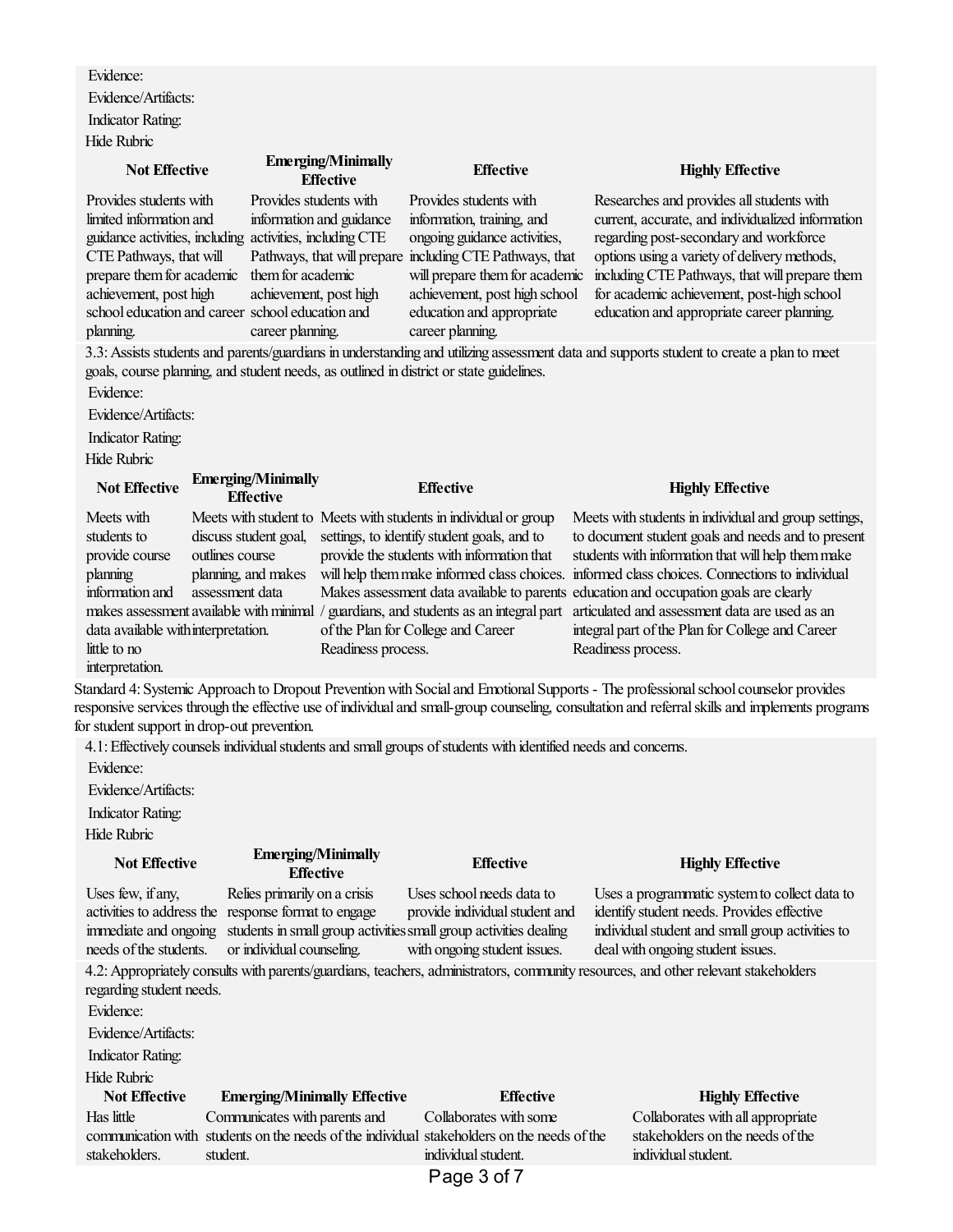4.3: Collaborates a system of support for students, maintain a crisis prevention/youth protection response plan, and follows the response plan as needed.

Evidence:

Evidence/Artifacts:

Indicator Rating:

Hide Rubric

| <b>Not Effective</b>                                                                                                                            |                | <b>Emerging/Minimally</b><br><b>Effective</b>                                                                                                        |                                               | <b>Effective</b>                                                                                                                                                                                                                                |                  | <b>Highly Effective</b>                                                                                                                                                                                                                                                                                                                                                                                                                                                                                                                                                                       |
|-------------------------------------------------------------------------------------------------------------------------------------------------|----------------|------------------------------------------------------------------------------------------------------------------------------------------------------|-----------------------------------------------|-------------------------------------------------------------------------------------------------------------------------------------------------------------------------------------------------------------------------------------------------|------------------|-----------------------------------------------------------------------------------------------------------------------------------------------------------------------------------------------------------------------------------------------------------------------------------------------------------------------------------------------------------------------------------------------------------------------------------------------------------------------------------------------------------------------------------------------------------------------------------------------|
| Provides little leadership<br>and understanding of crisis<br>prevention and response<br>and/or system of support<br>for individual students.    |                | Is aware of some crisis<br>prevention/youth protection<br>response protocols, and<br>attempts to systematically<br>respond to crisis when<br>needed. |                                               | Exhibits an awareness and<br>understanding of the district<br>and school crisis prevention/<br>response plan and                                                                                                                                |                  | Leads staff and stakeholder groups in<br>developing, implementing and maintaining a crisis<br>prevention/response plan providing, proper<br>resources and training. As well as outlines a<br>semantically follows the plan. system of support for youth prevention.                                                                                                                                                                                                                                                                                                                           |
| Evidence:<br>Evidence/Artifacts:<br><b>Indicator Rating:</b><br><b>Hide Rubric</b>                                                              |                |                                                                                                                                                      |                                               |                                                                                                                                                                                                                                                 |                  | 4.4: Assists students in developing a plan for credit recovery or appropriate grade level interventions for student supports.                                                                                                                                                                                                                                                                                                                                                                                                                                                                 |
| <b>Not Effective</b>                                                                                                                            |                | <b>Emerging/Minimally</b><br><b>Effective</b>                                                                                                        |                                               | <b>Effective</b>                                                                                                                                                                                                                                |                  | <b>Highly Effective</b>                                                                                                                                                                                                                                                                                                                                                                                                                                                                                                                                                                       |
| Completes credit<br>recovery plans with<br>little success and fails<br>to provide students<br>with appropriate<br>grade-level<br>interventions. |                | Develops plans for<br>students to recover<br>opportunities for<br>school-based<br>interventions.                                                     |                                               | Works with school support staff to assist<br>students with credit recovery plans and/or<br>credit and/or provides provides students with school-based<br>Tracks student academic growth, as described<br>in student learning objectives (SLOs). |                  | Applies research-based best practice<br>approaches, and collaborates with school<br>support staff to assist students and their<br>interventions to support academic achievement. parents/ guardians in developing plans for<br>student credit recovery and/or providing<br>school-based interventions.                                                                                                                                                                                                                                                                                        |
| program direction and emphasis.                                                                                                                 |                |                                                                                                                                                      |                                               |                                                                                                                                                                                                                                                 |                  | Standard 5: Data-Driven Accountability and Program Evaluation - The professional school counselor collects and analyzes data to guide                                                                                                                                                                                                                                                                                                                                                                                                                                                         |
| achievement gaps.<br>Evidence:<br>Evidence/Artifacts:<br><b>Indicator Rating:</b><br><b>Hide Rubric</b><br><b>Not Effective</b>                 |                | <b>Emerging/Minimally</b>                                                                                                                            |                                               | <b>Effective</b>                                                                                                                                                                                                                                |                  | 5.1: Uses data to make decisions regarding Comprehensive Counseling and Guidance Program improvement and close student                                                                                                                                                                                                                                                                                                                                                                                                                                                                        |
|                                                                                                                                                 |                | <b>Effective</b>                                                                                                                                     |                                               |                                                                                                                                                                                                                                                 |                  | <b>Highly Effective</b>                                                                                                                                                                                                                                                                                                                                                                                                                                                                                                                                                                       |
| in making<br>decisions<br>regarding<br>counseling<br>program<br>improvement.                                                                    | effectiveness. | determine program                                                                                                                                    | school improvement plan.                      | data and consults with and consults with the counseling team and<br>counseling program assessments to guide future action and improve future results for all students.                                                                          |                  | Uses minimal data Collects and analyzes Collects and analyzes multiple sources of data Collects and analyzes multiple sources of data and<br>consults with advisory committee, administrators,<br>the counseling team to administration on implementing improvements and counseling team on implementing data-driven<br>to the CCG program in coordination with the improvements to the program in coordination to<br>the school improvement plan.<br>5.2: Uses data to show the impact of the school counseling program on student achievement, attendance and behavior, and analyzes school |
| Evidence:<br>Evidence/Artifacts:<br><b>Indicator Rating:</b>                                                                                    |                |                                                                                                                                                      |                                               |                                                                                                                                                                                                                                                 |                  |                                                                                                                                                                                                                                                                                                                                                                                                                                                                                                                                                                                               |
| <b>Hide Rubric</b>                                                                                                                              |                |                                                                                                                                                      |                                               |                                                                                                                                                                                                                                                 |                  |                                                                                                                                                                                                                                                                                                                                                                                                                                                                                                                                                                                               |
| <b>Not Effective</b>                                                                                                                            |                |                                                                                                                                                      | <b>Emerging/Minimally</b><br><b>Effective</b> |                                                                                                                                                                                                                                                 | <b>Effective</b> | <b>Highly Effective</b>                                                                                                                                                                                                                                                                                                                                                                                                                                                                                                                                                                       |
| There is little or no evidence the                                                                                                              |                |                                                                                                                                                      |                                               |                                                                                                                                                                                                                                                 |                  | Uses data to show the impact of Uses data to show the impact of Uses multiple source of data to                                                                                                                                                                                                                                                                                                                                                                                                                                                                                               |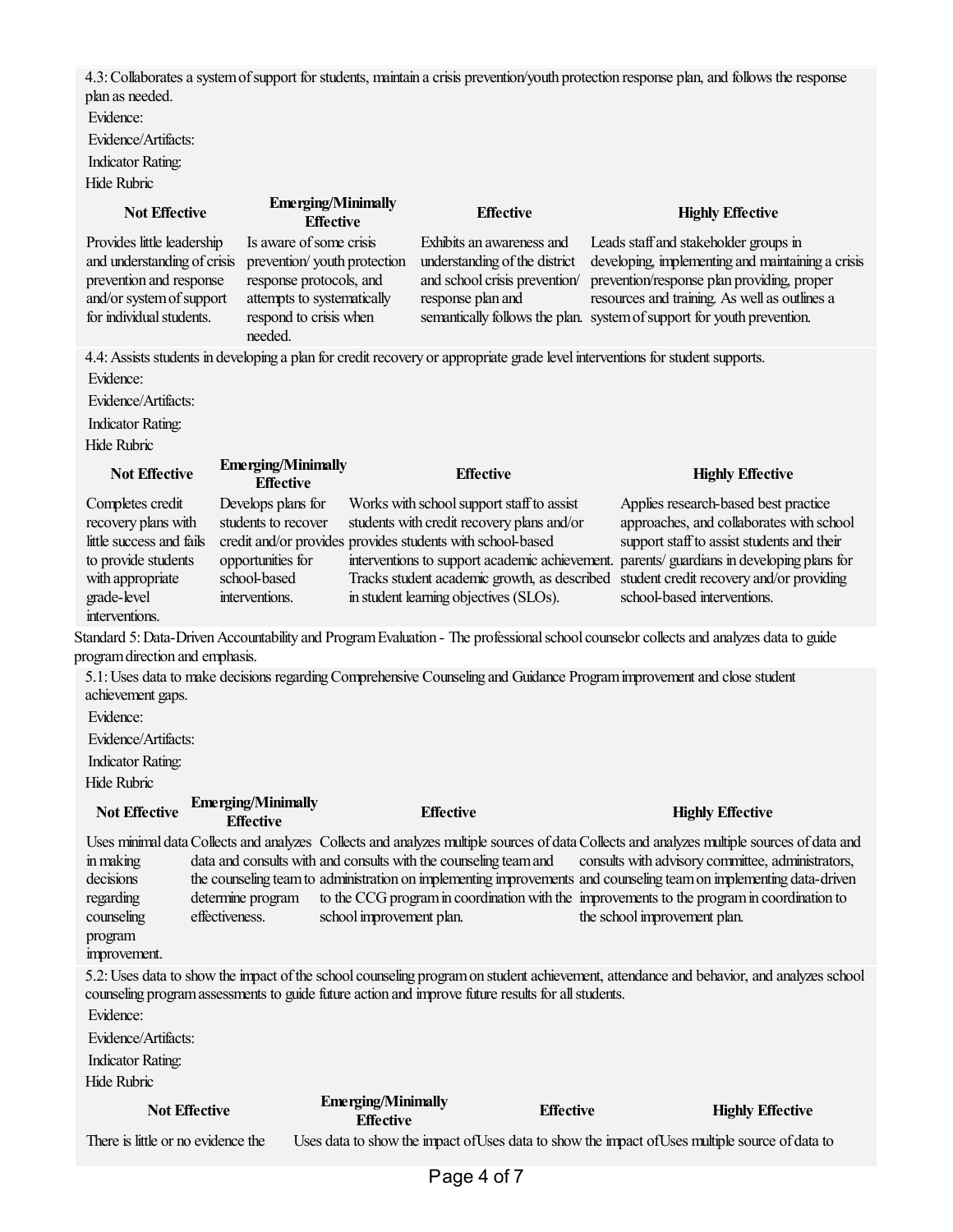| counselor uses data to show the<br>impact of the counselor's role in the school counselor program on<br>school counselor program on<br>student achievement, attendance and and behavior, and analyzes<br>behavior, and analyzes school<br>counseling program assessments to<br>guide future action and improve<br>future results for student<br>populations. | the counselor's role in the<br>school counseling program<br>assessments to guide future<br>action and improve future<br>results for most student<br>populations. | populations.<br>5.3: Analyzes school and school counseling program data to provide equity in student supports throughout the school. | the counselor's role in the<br>school counselor program on<br>and behavior and analyzes<br>school counseling program<br>assessments to guide future<br>action and improve future<br>results for some student | show the impact of the counseling<br>program and the counselor's<br>student achievement, attendance student achievement, attendance contribution on student achievement,<br>attendance and behavior, and<br>analyzes school counseling program<br>assessments to guide future action<br>and improve future results for<br>students in the school and in the<br>district. |
|--------------------------------------------------------------------------------------------------------------------------------------------------------------------------------------------------------------------------------------------------------------------------------------------------------------------------------------------------------------|------------------------------------------------------------------------------------------------------------------------------------------------------------------|--------------------------------------------------------------------------------------------------------------------------------------|--------------------------------------------------------------------------------------------------------------------------------------------------------------------------------------------------------------|--------------------------------------------------------------------------------------------------------------------------------------------------------------------------------------------------------------------------------------------------------------------------------------------------------------------------------------------------------------------------|
| Evidence:                                                                                                                                                                                                                                                                                                                                                    |                                                                                                                                                                  |                                                                                                                                      |                                                                                                                                                                                                              |                                                                                                                                                                                                                                                                                                                                                                          |
| Evidence/Artifacts:                                                                                                                                                                                                                                                                                                                                          |                                                                                                                                                                  |                                                                                                                                      |                                                                                                                                                                                                              |                                                                                                                                                                                                                                                                                                                                                                          |
| <b>Indicator Rating:</b>                                                                                                                                                                                                                                                                                                                                     |                                                                                                                                                                  |                                                                                                                                      |                                                                                                                                                                                                              |                                                                                                                                                                                                                                                                                                                                                                          |
| <b>Hide Rubric</b>                                                                                                                                                                                                                                                                                                                                           |                                                                                                                                                                  |                                                                                                                                      |                                                                                                                                                                                                              |                                                                                                                                                                                                                                                                                                                                                                          |
| <b>Not Effective</b>                                                                                                                                                                                                                                                                                                                                         | <b>Emerging/Minimally</b><br><b>Effective</b>                                                                                                                    | <b>Effective</b>                                                                                                                     |                                                                                                                                                                                                              | <b>Highly Effective</b>                                                                                                                                                                                                                                                                                                                                                  |
| Uses data minimally to                                                                                                                                                                                                                                                                                                                                       |                                                                                                                                                                  |                                                                                                                                      |                                                                                                                                                                                                              | Uses a single source of Utilizes multiple sources of Utilizes multiple sources of data collection to link student                                                                                                                                                                                                                                                        |
| show a link between<br>student outcomes and the outcomes to counseling student outcomes to<br>counseling program.                                                                                                                                                                                                                                            | data to link student<br>program efforts.                                                                                                                         | data collection to link<br>counseling program efforts. stakeholders, and the community.                                              |                                                                                                                                                                                                              | outcomes to equitable counseling program activities and<br>shares these data with administration, advisory committee,                                                                                                                                                                                                                                                    |
|                                                                                                                                                                                                                                                                                                                                                              |                                                                                                                                                                  |                                                                                                                                      |                                                                                                                                                                                                              | Standard 6: Systemic School Counseling Program Management - The counselor is involved in management activities that establish, maintain and                                                                                                                                                                                                                              |
| enhance the total school counseling program.                                                                                                                                                                                                                                                                                                                 |                                                                                                                                                                  |                                                                                                                                      |                                                                                                                                                                                                              |                                                                                                                                                                                                                                                                                                                                                                          |
| 6.1 Implements and evaluates a comprehensive school counseling program.                                                                                                                                                                                                                                                                                      |                                                                                                                                                                  |                                                                                                                                      |                                                                                                                                                                                                              |                                                                                                                                                                                                                                                                                                                                                                          |
| Evidence:                                                                                                                                                                                                                                                                                                                                                    |                                                                                                                                                                  |                                                                                                                                      |                                                                                                                                                                                                              |                                                                                                                                                                                                                                                                                                                                                                          |
| Evidence/Artifacts:                                                                                                                                                                                                                                                                                                                                          |                                                                                                                                                                  |                                                                                                                                      |                                                                                                                                                                                                              |                                                                                                                                                                                                                                                                                                                                                                          |
| <b>Indicator Rating:</b>                                                                                                                                                                                                                                                                                                                                     |                                                                                                                                                                  |                                                                                                                                      |                                                                                                                                                                                                              |                                                                                                                                                                                                                                                                                                                                                                          |
| <b>Hide Rubric</b>                                                                                                                                                                                                                                                                                                                                           |                                                                                                                                                                  |                                                                                                                                      |                                                                                                                                                                                                              |                                                                                                                                                                                                                                                                                                                                                                          |
|                                                                                                                                                                                                                                                                                                                                                              | <b>Emerging/Minimally</b>                                                                                                                                        |                                                                                                                                      |                                                                                                                                                                                                              |                                                                                                                                                                                                                                                                                                                                                                          |
|                                                                                                                                                                                                                                                                                                                                                              |                                                                                                                                                                  |                                                                                                                                      |                                                                                                                                                                                                              |                                                                                                                                                                                                                                                                                                                                                                          |
| <b>Not Effective</b>                                                                                                                                                                                                                                                                                                                                         | <b>Effective</b>                                                                                                                                                 | <b>Effective</b>                                                                                                                     |                                                                                                                                                                                                              | <b>Highly Effective</b>                                                                                                                                                                                                                                                                                                                                                  |
| Has not implemented a                                                                                                                                                                                                                                                                                                                                        | Provides evidence that                                                                                                                                           | Completes a yearly program                                                                                                           |                                                                                                                                                                                                              | Completes a yearly program audit, reviews the                                                                                                                                                                                                                                                                                                                            |
| comprehensive school                                                                                                                                                                                                                                                                                                                                         |                                                                                                                                                                  | the comprehensive school audit of the implemented                                                                                    |                                                                                                                                                                                                              | results of the audit with the advisory committee                                                                                                                                                                                                                                                                                                                         |
| counseling program, or has                                                                                                                                                                                                                                                                                                                                   | counseling program is                                                                                                                                            |                                                                                                                                      |                                                                                                                                                                                                              | comprehensive school counseling and other stakeholders, and elicits and                                                                                                                                                                                                                                                                                                  |
| little evidence that such                                                                                                                                                                                                                                                                                                                                    | improving and under                                                                                                                                              | program and shares the results                                                                                                       |                                                                                                                                                                                                              | implements recommendations for changes in the                                                                                                                                                                                                                                                                                                                            |
| program is successful.                                                                                                                                                                                                                                                                                                                                       | development.                                                                                                                                                     | with stakeholders.                                                                                                                   | following year.                                                                                                                                                                                              |                                                                                                                                                                                                                                                                                                                                                                          |
|                                                                                                                                                                                                                                                                                                                                                              |                                                                                                                                                                  | 6.2: Promotes the guidance program's philosophy, priorities and practices to staff, parents, and community.                          |                                                                                                                                                                                                              |                                                                                                                                                                                                                                                                                                                                                                          |
| Evidence:                                                                                                                                                                                                                                                                                                                                                    |                                                                                                                                                                  |                                                                                                                                      |                                                                                                                                                                                                              |                                                                                                                                                                                                                                                                                                                                                                          |
| Evidence/Artifacts:                                                                                                                                                                                                                                                                                                                                          |                                                                                                                                                                  |                                                                                                                                      |                                                                                                                                                                                                              |                                                                                                                                                                                                                                                                                                                                                                          |
| <b>Indicator Rating:</b>                                                                                                                                                                                                                                                                                                                                     |                                                                                                                                                                  |                                                                                                                                      |                                                                                                                                                                                                              |                                                                                                                                                                                                                                                                                                                                                                          |
| <b>Hide Rubric</b>                                                                                                                                                                                                                                                                                                                                           |                                                                                                                                                                  |                                                                                                                                      |                                                                                                                                                                                                              |                                                                                                                                                                                                                                                                                                                                                                          |
| <b>Not Effective</b>                                                                                                                                                                                                                                                                                                                                         | <b>Emerging/Minimally</b>                                                                                                                                        | <b>Effective</b>                                                                                                                     |                                                                                                                                                                                                              | <b>Highly Effective</b>                                                                                                                                                                                                                                                                                                                                                  |
|                                                                                                                                                                                                                                                                                                                                                              | <b>Effective</b>                                                                                                                                                 |                                                                                                                                      |                                                                                                                                                                                                              |                                                                                                                                                                                                                                                                                                                                                                          |
| Does little to promote the Promotes the guidance                                                                                                                                                                                                                                                                                                             |                                                                                                                                                                  |                                                                                                                                      |                                                                                                                                                                                                              | Promotes the guidance program and all Promotes the guidance program to all                                                                                                                                                                                                                                                                                               |
| guidance program to<br>stakeholders.                                                                                                                                                                                                                                                                                                                         | program to some<br>stakeholders as needed.                                                                                                                       | of its benefits and practices to all<br>stakeholders.                                                                                |                                                                                                                                                                                                              | stakeholders using a variety of methods<br>and strategies.                                                                                                                                                                                                                                                                                                               |
| 6.3: Serves on both building-level and district level committees as appropriate.                                                                                                                                                                                                                                                                             |                                                                                                                                                                  |                                                                                                                                      |                                                                                                                                                                                                              |                                                                                                                                                                                                                                                                                                                                                                          |
| Evidence:                                                                                                                                                                                                                                                                                                                                                    |                                                                                                                                                                  |                                                                                                                                      |                                                                                                                                                                                                              |                                                                                                                                                                                                                                                                                                                                                                          |
| Evidence/Artifacts:                                                                                                                                                                                                                                                                                                                                          |                                                                                                                                                                  |                                                                                                                                      |                                                                                                                                                                                                              |                                                                                                                                                                                                                                                                                                                                                                          |
|                                                                                                                                                                                                                                                                                                                                                              |                                                                                                                                                                  |                                                                                                                                      |                                                                                                                                                                                                              |                                                                                                                                                                                                                                                                                                                                                                          |
| <b>Indicator Rating:</b><br><b>Hide Rubric</b>                                                                                                                                                                                                                                                                                                               |                                                                                                                                                                  |                                                                                                                                      |                                                                                                                                                                                                              |                                                                                                                                                                                                                                                                                                                                                                          |
| <b>Not</b>                                                                                                                                                                                                                                                                                                                                                   |                                                                                                                                                                  |                                                                                                                                      |                                                                                                                                                                                                              |                                                                                                                                                                                                                                                                                                                                                                          |
| <b>Emerging/Minimally</b><br><b>Effective</b><br><b>Effective</b>                                                                                                                                                                                                                                                                                            |                                                                                                                                                                  | <b>Effective</b>                                                                                                                     |                                                                                                                                                                                                              | <b>Highly Effective</b>                                                                                                                                                                                                                                                                                                                                                  |
| Rarely<br>Regularly attends                                                                                                                                                                                                                                                                                                                                  |                                                                                                                                                                  |                                                                                                                                      |                                                                                                                                                                                                              | Consistently contributes and collaborates Provides collaborative leadership in committees, is highly                                                                                                                                                                                                                                                                     |
| participates committees when<br>opportunities are<br>$\overline{m}$                                                                                                                                                                                                                                                                                          |                                                                                                                                                                  | members and seeks out opportunities to objectives, and consistently follows through on                                               |                                                                                                                                                                                                              | with building- and district-level committee engaged in setting the direction of committee purposes and                                                                                                                                                                                                                                                                   |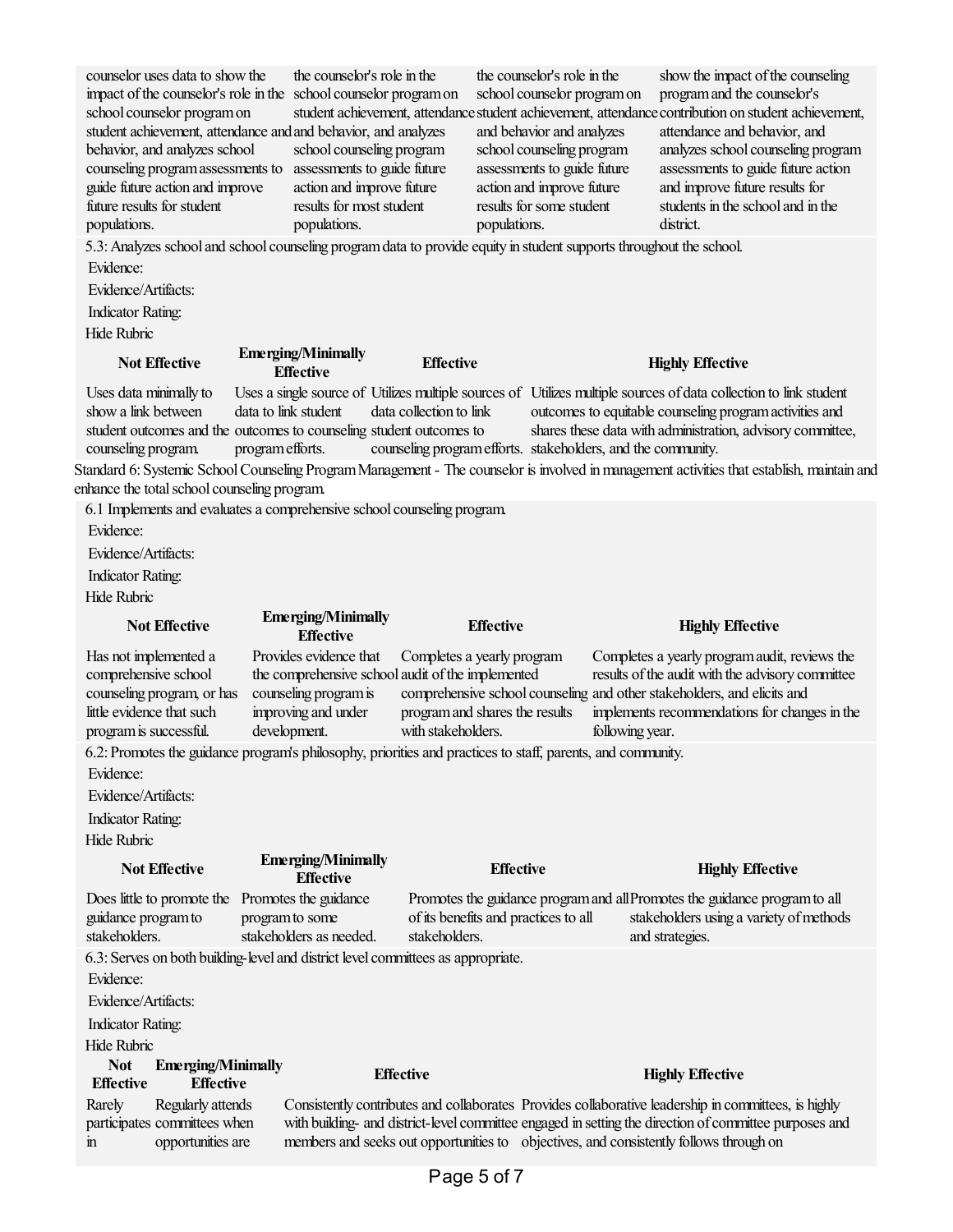| committees. presented.                                                          | be involved.                                  |                                                                                                           | implementation of committee plans.                                                                                                       |
|---------------------------------------------------------------------------------|-----------------------------------------------|-----------------------------------------------------------------------------------------------------------|------------------------------------------------------------------------------------------------------------------------------------------|
|                                                                                 |                                               |                                                                                                           | Standard 7: Professional and Ethical Behavior - The counselor demonstrates the highest standard of legal, moral, and ethical conduct, as |
| delineated in Utah State Board Rule R277-515.                                   |                                               |                                                                                                           |                                                                                                                                          |
|                                                                                 |                                               | 7.1: Knows and adheres to federal and state law, district policies, and professional standards.           |                                                                                                                                          |
| Evidence:                                                                       |                                               |                                                                                                           |                                                                                                                                          |
| Evidence/Artifacts:                                                             |                                               |                                                                                                           |                                                                                                                                          |
| <b>Indicator Rating:</b>                                                        |                                               |                                                                                                           |                                                                                                                                          |
| Hide Rubric                                                                     |                                               |                                                                                                           |                                                                                                                                          |
| <b>Not Effective</b>                                                            | <b>Emerging/Minimally</b><br><b>Effective</b> | <b>Effective</b>                                                                                          | <b>Highly Effective</b>                                                                                                                  |
| Inconsistently follows                                                          | Follows federal and                           | Models consistent alignment of                                                                            | Models consistent alignment of professional                                                                                              |
| federal and state law,                                                          | state law, district                           | professional practices with federal and                                                                   | practices with federal and state law, district                                                                                           |
| district policy, and                                                            | policy, and                                   |                                                                                                           | state law, district policy, and professional policy, and professional and ethical standards for                                          |
| professional standards. professional                                            |                                               | and ethical standards for school                                                                          | school counselors and holds others to the same.                                                                                          |
|                                                                                 | standards.                                    | counselors.                                                                                               |                                                                                                                                          |
|                                                                                 |                                               |                                                                                                           | 7.2: Maintains confidentiality as appropriate (including technology) in behalf of student needs and in accordance with FERPA and PPRA.   |
| Evidence:                                                                       |                                               |                                                                                                           |                                                                                                                                          |
| Evidence/Artifacts:                                                             |                                               |                                                                                                           |                                                                                                                                          |
| <b>Indicator Rating:</b>                                                        |                                               |                                                                                                           |                                                                                                                                          |
| <b>Hide Rubric</b>                                                              |                                               |                                                                                                           |                                                                                                                                          |
| <b>Not Effective</b>                                                            | <b>Emerging/Minimally</b><br><b>Effective</b> | <b>Effective</b>                                                                                          | <b>Highly Effective</b>                                                                                                                  |
| Does not demonstrate                                                            | Can explain                                   | Applies knowledge of                                                                                      | Models consistent application of confidentiality                                                                                         |
| awareness of confidentiality confidentiality                                    |                                               | confidentiality standards,                                                                                | standards and adherence to FERPA/PPRA, and                                                                                               |
| standards and                                                                   | standards and                                 | FERPA/PPRA, and recognizes                                                                                | leads others to do in this practice. Also understands                                                                                    |
| FERPA/PPRA or                                                                   | FERPA/PPRA.                                   | the vulnerability of confidentiality                                                                      | the vulnerability of confidentiality in electronic                                                                                       |
| procedure in handling                                                           |                                               |                                                                                                           | in electronic communications and communications and addresses critical and sensitive                                                     |
| electronic information.                                                         |                                               | maintains confidentiality.                                                                                | information personally.                                                                                                                  |
|                                                                                 |                                               | 7.3: Promotes cultural diversity and inclusiveness in both school policy and interpersonal relationships. |                                                                                                                                          |
| Evidence:                                                                       |                                               |                                                                                                           |                                                                                                                                          |
| Evidence/Artifacts:                                                             |                                               |                                                                                                           |                                                                                                                                          |
| <b>Indicator Rating:</b>                                                        |                                               |                                                                                                           |                                                                                                                                          |
| <b>Hide Rubric</b>                                                              |                                               |                                                                                                           |                                                                                                                                          |
| <b>Not Effective</b>                                                            | <b>Emerging/Minimally</b><br><b>Effective</b> | <b>Effective</b>                                                                                          | <b>Highly Effective</b>                                                                                                                  |
| Does little to apply actions Believes in the need                               |                                               | Promotes the success of all                                                                               | Advocates for the success of all students by promoting                                                                                   |
| for the inclusion of                                                            | for cultural diversity                        | students by promoting cultural                                                                            | cultural diversity, equity, and inclusiveness in school                                                                                  |
| underserved and diverse                                                         | and inclusiveness.                            | diversity, equity, and                                                                                    | policy and shares data to challenge assumptions of                                                                                       |
| populations.                                                                    |                                               | inclusiveness in all situations.                                                                          | academic stereotyping.                                                                                                                   |
|                                                                                 |                                               | 7.4: Systematically manages times to be available to students and parents in a professional manner.       |                                                                                                                                          |
| Evidence:                                                                       |                                               |                                                                                                           |                                                                                                                                          |
| Evidence/Artifacts:                                                             |                                               |                                                                                                           |                                                                                                                                          |
| <b>Indicator Rating:</b>                                                        |                                               |                                                                                                           |                                                                                                                                          |
| Hide Rubric                                                                     |                                               |                                                                                                           |                                                                                                                                          |
|                                                                                 |                                               |                                                                                                           |                                                                                                                                          |
|                                                                                 |                                               |                                                                                                           |                                                                                                                                          |
| <b>Not</b><br><b>Emerging/Minimally</b><br><b>Effective</b><br><b>Effective</b> |                                               | <b>Effective</b>                                                                                          | <b>Highly Effective</b>                                                                                                                  |
| Provides options for<br>Is not                                                  |                                               | Provides options for counselor contact regarding                                                          | Provides multiple formal and informal options for                                                                                        |
| available in counselor contact                                                  |                                               | social, emotional, behavioral, and educational                                                            | counselor contact regarding social, emotional,                                                                                           |
| regarding social,<br>a timely                                                   |                                               | support and is professionally responsive in a                                                             | behavioral, and educational support, and                                                                                                 |
| emotional, behavioral,<br>manner                                                |                                               |                                                                                                           | timely manner to phone contacts, e-mail contacts, communicates these options while responding in a                                       |
| most of the and educational                                                     |                                               | and stakeholder input survey.                                                                             | timely manner to phone and e-mail contacts.                                                                                              |
| time.<br>support.                                                               |                                               |                                                                                                           |                                                                                                                                          |
| Evidence:                                                                       |                                               | 7.5: Participates in USOE supported school counseling educational professional development.               |                                                                                                                                          |